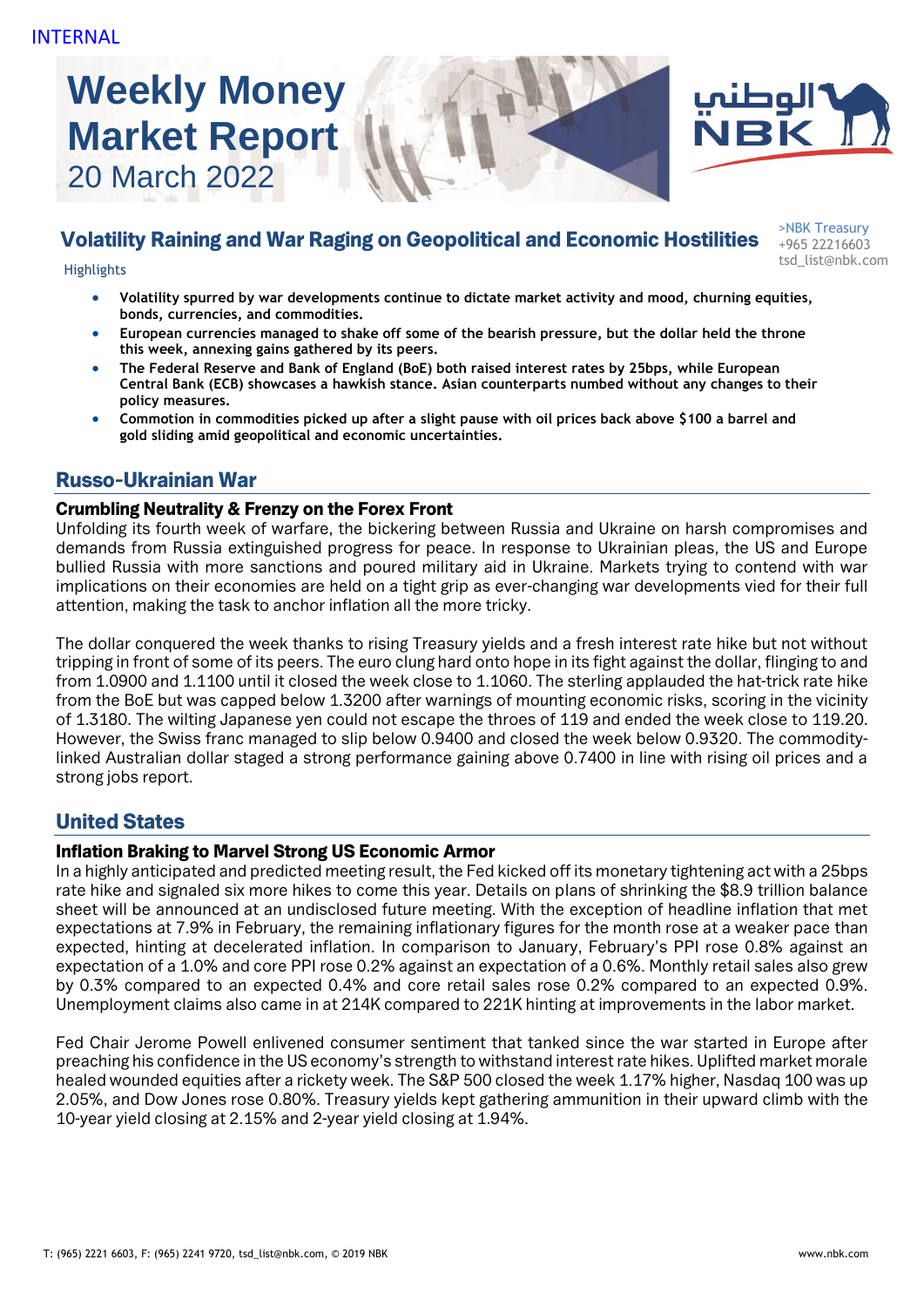

# EU & UK

#### A Hawkish Awakening

Eurozone inflation hit a fresh record of 5.9% in February versus the 5.1% in January. Such inflation figures surprised markets as inflation was expected to drop to 4.4%. The ECB insisted that energy prices and supply chain snarls are the main reasons for elevated prices. January's unemployment figure improved to 6.8% from 7.0% in December.

The ECB kept the door open for rate hikes this year after President Christine Lagarde delivered a welcomed hawkish speech emphasizing the focus on taming inflation in the midst of war. Beginning with terminating monetary stimulus measures sooner than expected, decisions in the future will continue to be data dependent in monitoring the economic fallout of the war.

## BoE Opens its Umbrella for Gloomy Inflation Forecast Ahead

With the threat of inflation rising up to 8% this year, much higher than the 2% target, along with a standard of living squeeze set to hit households next month, the BoE successfully took the interest rate back to its prepandemic level after with a third consecutive rate hike of 25bps to 0.75%. Governor Andrew Bailey tempered the rhetoric from a more aggressive one in previous meetings as recession clouds loom on the path of economic recovery. On a brighter note, unemployment in February eased slightly to 3.9% from 4% last month. Later this week, annual CPI data will be released.

# Asia

## The Pandemic is Not Over Yet in China

Fading away from the US and Europe, the coronavirus made a comeback in Asia, sending cities back into lockdowns in an already shaky economic environment trying to grasp war aftershocks. In China, the war threatens to disrupt robust recovery in February after retail sales and industrial production growth exceeded expectations rising by 6.7% and 7.5% annually. The lockdowns rang panic in the commodities complex after worries stemmed from weaker demand for oil.

The People's Bank of China (PBOC) surprisingly kept medium-term policy rates unchanged at 2.85% in efforts to keep liquidity ample, defeating expectations for another cut to support its growth rate this year of 5.5%. Markets are awaiting a rate cut in next month's meeting

#### Perennial Paralysis in Japan

In stark contrast to and divergence from Western counterparts, the Bank of Japan (BoJ) concluded its meeting on Friday without any changes to its -0.10% interest rate. Hefty feeds of massive stimulus to the economy are to continue until inflation fattens to the BoJ's 2% target. In February, core inflation rose to 0.6% from 0.2% in the previous month, marking the fastest growth pace in two years. However, BoJ Governor Haruhiko Kuroda cautioned Japan's vulnerability to war missiles trickling into commodity and food prices in the economy and hinted at the temporary and unsustainable nature of the recent price growth attributed to the war, maintaining further monetary easing.

# **Commodities**

#### Oil and Gold at the Mercy of Volatility

Oil prices unnerved as they weigh resolution hopes between Russia and Ukraine, progress on talks between US and Iran, additional crude supplies in the US, and risks posed by lower demand in China. After bending slightly below \$100 a barrel during the week, WTI and Brent are back in the spotlight closing the week at \$104.70 and \$107.93 a barrel respectively.

Gold, on the other hand, has tired from wiping gusts of dust off its gains. Worries over the global inflationary outlook, central bank actions, and general misdirection in financial markets had gold close the week at \$1,921.62 an ounce.